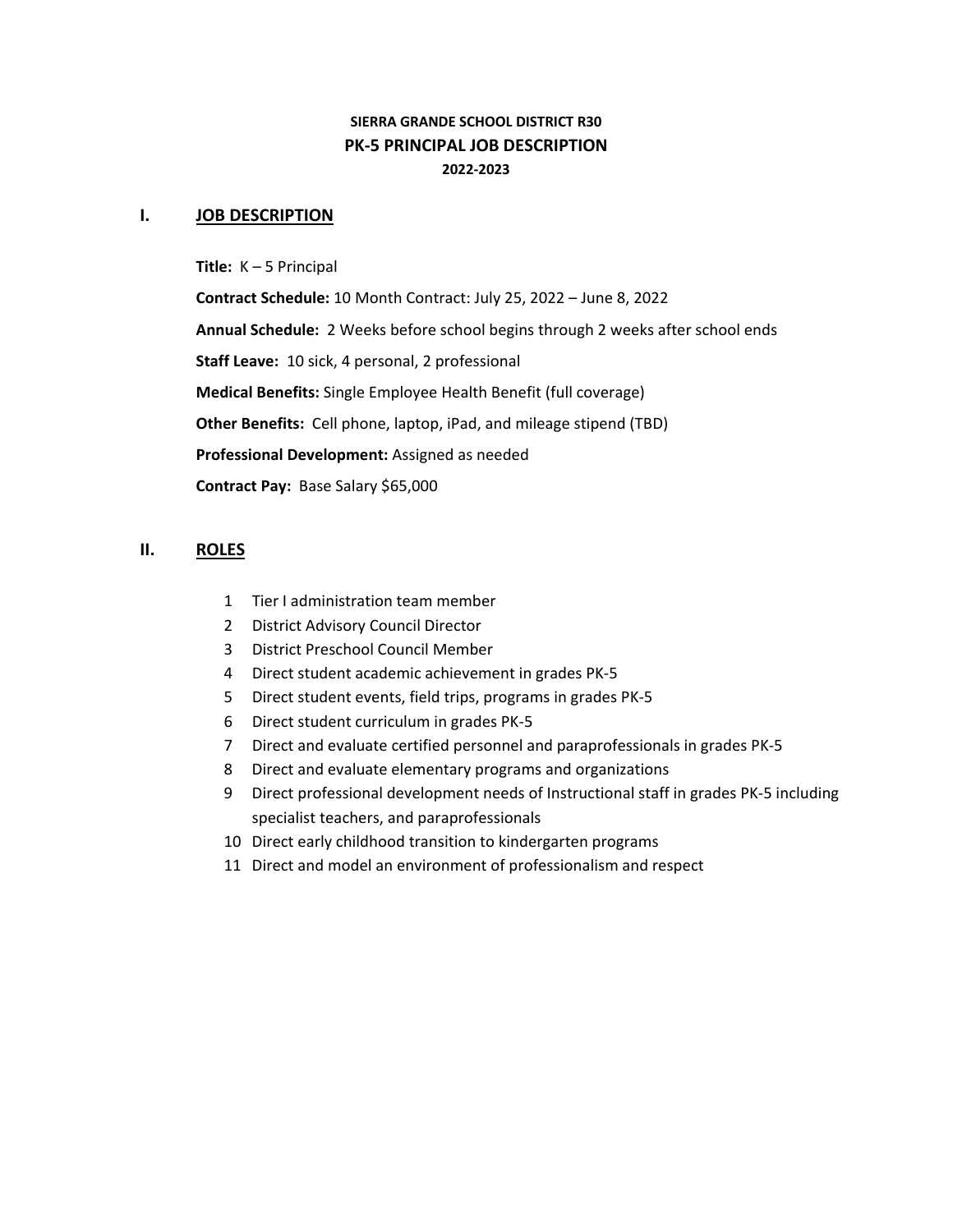### **III. RESPONSIBILITIES/DUTIES**

#### **A. Administration**

- $\Box$  Promptness to school appointments and meetings
- $\Box$  Carry-out the daily operations and expectations of your school, grades PK-5
- $\Box$  Uphold district policies
- $\Box$  Model the efforts of an educational leader
- $\Box$  Model a dress code that shows professionalism and demands respect
- $\Box$  Review, research, and plan initiatives for student assessment and growth in grades PK-5
- $\Box$  Offer mentoring and direction to preschool and elementary teachers
- $\Box$  Serve on the Preschool District Council, District Accountability Committee, and PLC
- $\Box$  Facilitate preschool to kindergarten programs and early childhood literacy
- $\Box$  Communicate/collaborate with high school principal, superintendent and BOE
- $\Box$  Communicate/collaborate with staff through bulletin/email weekly
- $\Box$  Adhere to expectations and duties assigned by superintendent and board of education
- □ Attend regular board of education meetings
- $\Box$  Communicate with parents and community through a newsletter at least five times annually

#### **B. Staff**

- $\Box$  Model and enforce professional standards among staff in the preschool and elementary school
- $\Box$  Hold preschool and elementary staff accountable according to the employee handbook
- $\Box$  Institute and maintain a presence of visibility in classrooms and at the beginning and close of the school day
- $\Box$  Evaluate informally and formally instructional staff in grades PK-5 and make recommendations to superintendent
- $\Box$  Advocate, lead, and direct staff in increasing student growth and achievement in grades PK-5
- $\Box$  Implement Colorado standards in each content area of instruction in grades PK-5
- $\Box$  Review teachers in grades PK-5 lesson plans often and expect planning and preparedness
- $\Box$  Communicate weekly and when needed to staff through meetings or by email
- $\Box$  Meet monthly and routinely with preschool and elementary school staff
- $\Box$  Observe, evaluate, and prescribe preschool and elementary staff professional development
- $\Box$  Assign bus, hall, and recess duties of preschool and elementary and staff
- $\Box$  Collaborate with administration to assign classes offered and schedules